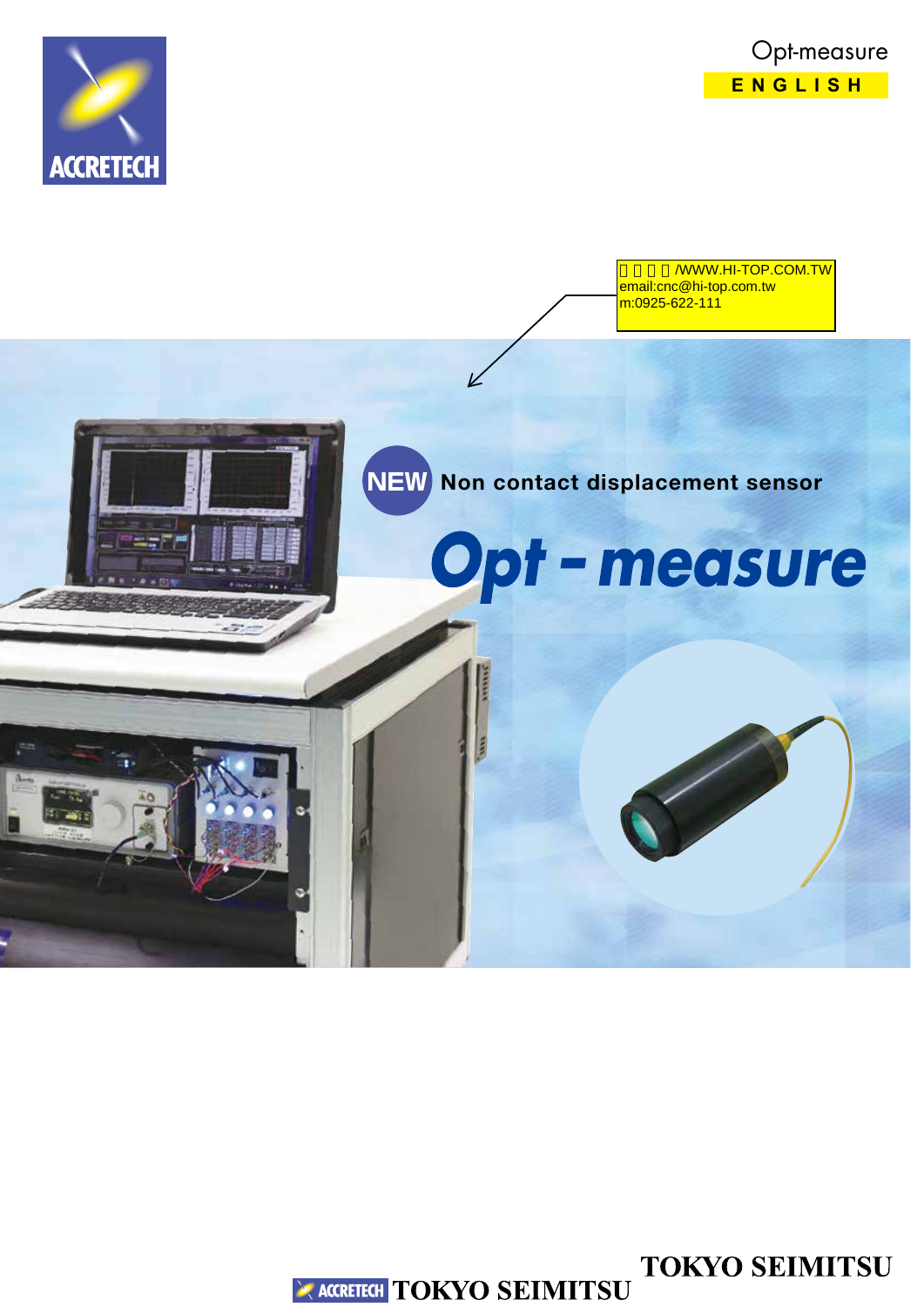## **Opt - measure**



### **Non-contact interference displacement sensor**

White-light interferometry is adopted. Measurement is available by exposing white light directly to work. No need for mirror and corner cubes.

## **Suitable for watching over of devices and facilities.**

Fine behaviors of devices and facilities can be measured over a long time. It is a sensor suitable for "watching over". ● Wide working distance (600 mm)

- $\bullet$  Wide measurement range ( $\pm 30$  mm)
- $\bullet$  High-accuracy ( $\pm 5$  µm : 15 to 30°C)

## **Excellent environment resistance**

Sensor part can be used under radiation environment by adopting optical fiber system. Sensor and control part can be installed 3000 m apart each other.

- Operating temperature limit (10 to 35°C)
- Can be used under radiation environment
- Maximum fiber length 3000 m



#### Feature comparison of each non-contact sensor

|                                   | Opt-measure | Laser interferometer | Triangulation |
|-----------------------------------|-------------|----------------------|---------------|
| Direct measurement                |             | $\times$             |               |
| Measurable inclination surface    |             | $\times$             | $\triangle$   |
| Length measurement accuracy       |             |                      | $\times$      |
| Working distance                  | Δ           |                      | $\triangle$   |
| Measuring range                   | Δ           |                      | Δ             |
| Absolute measurement              |             | $\times$             |               |
| Measuring speed                   | $\times$    |                      |               |
| Operating temperature range       |             | Δ                    | $\times$      |
| Usage under radiation environment |             |                      | $\times$      |
| Multi-layer detection             |             | $\times$             | Δ             |
| Sensor cable length               |             | $\times$             | $\times$      |
| Sensor size                       |             |                      | $\times$      |

## **EXACCRETECH TOKYO SEIMITSU**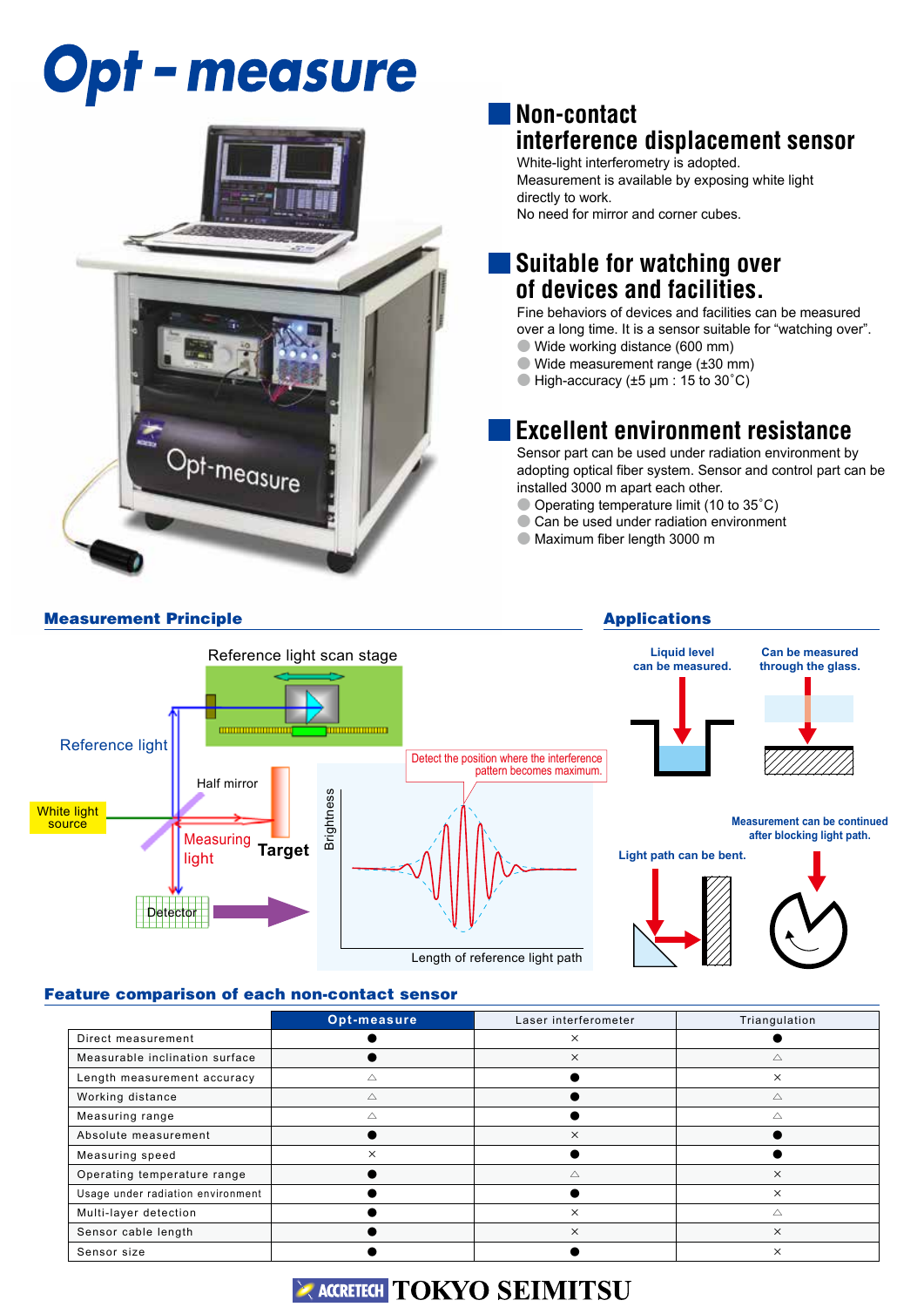## **It is adopted to measure the strain of superconducting accelerator cavity at cool-down time.**

Superconducting accelerator cavity is cooled down to 2 K at operation time. In such case, the deformation inside the cavity affects to the characteristic of electron beam. Electron beam with excellent property can be generated by correcting the deformation with measurement and alignment.



\*Figures and pictures are provided from KEK (High Energy Accelerator Research Organization).

# 571 676 905

#### External View (Sensor)



#### **External View (Measuring unit) Specification**

| items                                                       | Specification                                                   |  |
|-------------------------------------------------------------|-----------------------------------------------------------------|--|
| <b>Measurement Principle</b>                                | White light interferometry                                      |  |
| Light source                                                | ASE light source                                                |  |
| Number of connectable sensors                               | 1 to $4$                                                        |  |
| Distance between head and control part                      | 3000 m                                                          |  |
| Distance between<br>head and target                         | 600 mm<br>(Max. 1500 mm: can be specified at ordering time)     |  |
| Measuring range                                             | $±30$ mm                                                        |  |
| Indication accuracy $(15^{\circ}C \text{ to } 30^{\circ}C)$ | ±5 µm                                                           |  |
| Measurable inclination surface                              | $±30^{\circ}$<br>(Roughtness of measuring surface: Ra > 1.6 µm) |  |
| Sampling speed                                              | $< 2$ Hz                                                        |  |
| Measurement resolution                                      | $0.5 \mu m$                                                     |  |
| Spot diameter                                               | $\Phi$ 50 µm                                                    |  |
| Sensor head dimension                                       | $\Phi$ 38.1×80 mm                                               |  |
| Sentor head weight                                          | 180 <sub>g</sub>                                                |  |
| Laser safety class                                          | class 2                                                         |  |

## ACCRETECH **TOKYO SEIMITSU**